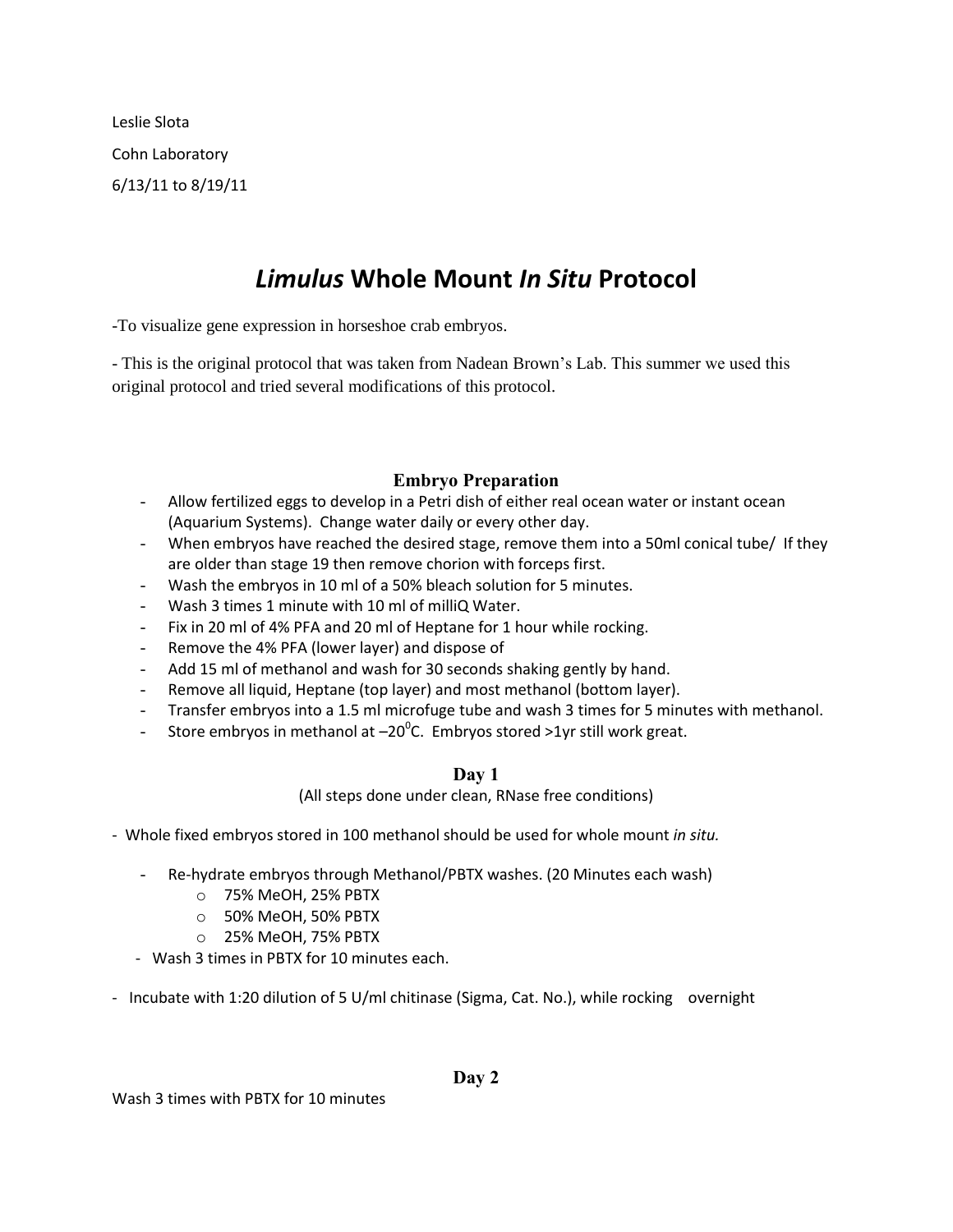Incubate with 1:1000 dilution of 10 mg/ml Proteinase K (made in dH20) for 25 minutes

Wash 3 times for 5 minutes with PBTX

Re-fix for 20 minutes with 0.2% Glutaraldehyde/4% PFA in PBTX

Wash 3 times in PBTX for 10 minutes each

Heat embryos for 30 minutes at 75<sup>o</sup>C (This step eliminates endogenous Alkaline Phosphatase

Wash 2 times with PBTX for 10 minutes each, turn on hybridization incubator to 70<sup>0</sup>C and heat

prehybridization mix

Add 1ml of preheated mix to embryos and incubate at 70 $^{\rm o}$ C for 2hrs

Preheat the diluted riboprobe in prehyb mix to  $90^{\circ}$ C for 5 minutes

Remove the prehybridization and add the probes (1ml/tube of embryos)

Incubate overnight in the 70 $^0$ C oven.

### **Day 3**

- Remove Probes and save (After this RNase free conditions are no longer necessary). Note: Diluted probe can be used up to 5 times, stored at  $-20^{\circ}$ C
- Wash through the following series, 20 minutes each, at 70 $^{\circ}$ C
	- o 100% Solution 1
	- o 75% Solution 1/ 25% 2xSSC
	- o 50% Solution 1/ 50% 2xSSC
	- o 25% Solution 1/ 75% 2xSSC
- $\,$  Wash with 2xSSC, 0.1% CHAPS twice for 30 minutes at 70 $\rm ^{0}$ C
- Wash with 0.2xSSC, 0.1% CHAPS twice for 30 minutes at 70 $^{\circ}$ C
- Wash with TBTX twice for 10 minutes at room temp
- Pre-block embryos with block buffer for 2-3 hours at room temp
- Remove pre-block buffer and add pre absorbed and diluted antibody, rock over night at room temp. Preabsorb antibody at 1:500, use at 1:2000.

### **Day 4**

- Remove antibody and save at  $4^0C$  for reuse.
- Wash at least 5x one hour each with TBTX, while rocking
- Wash with NTMT (made fresh on day of use) 3x 10 minutes each, then leave on overnight, while rocking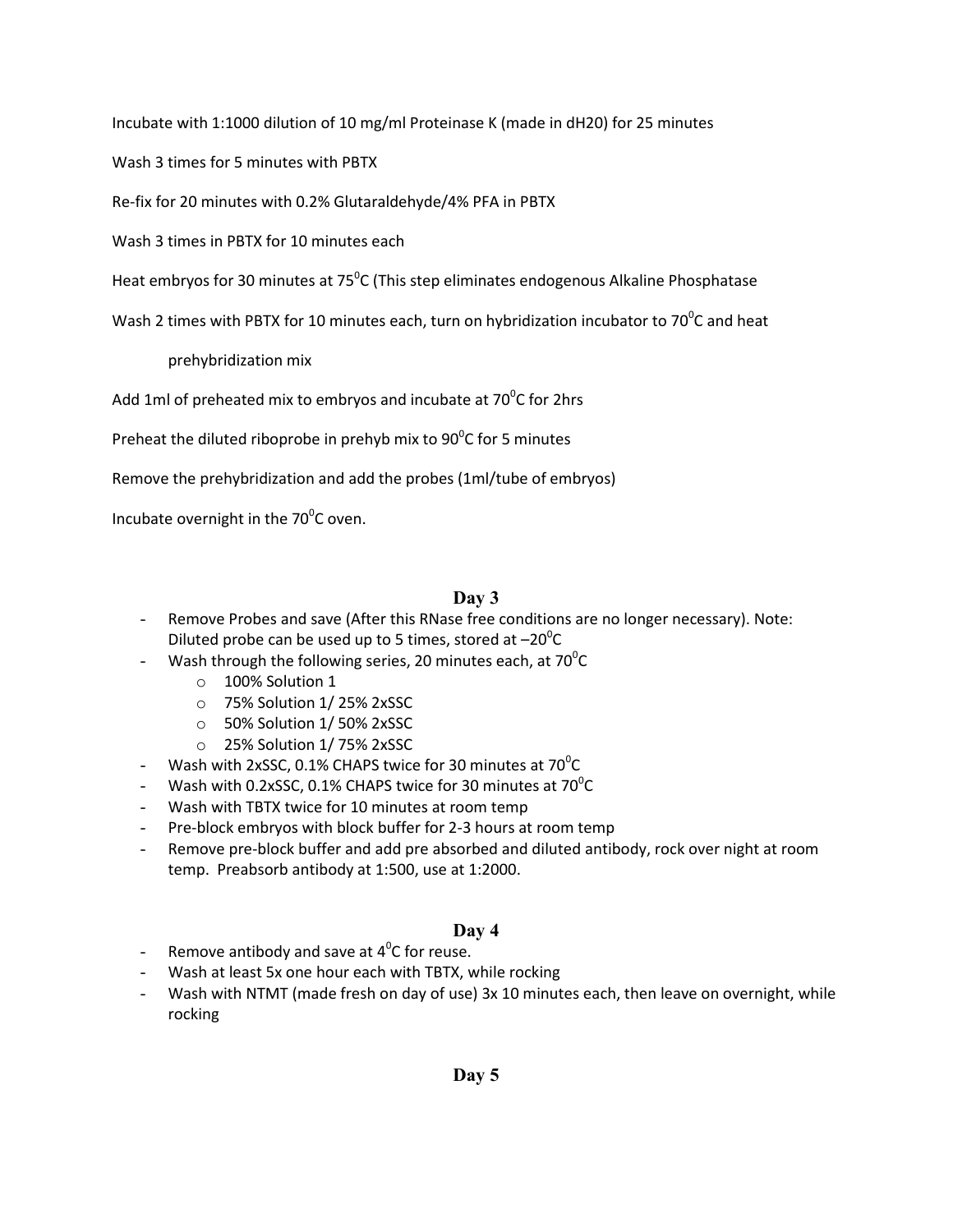- Develop with fresh NTMT + 4.5µl NBT and 3.5µl BCIP per ml, in nine well glass dishes keep in the dark.
- Check progress every half hour on dissecting scope and change developer every hour.
- Wash 3x 20 minutes in PBS to stop development. Store at 4oC until destained or fixed, protect from the light.
- De-stain with PBS 1% Trition X-100 while rocking for about 6 hours to remove background staining, check progress of destaining visually every hour.
- Store the embryos in 4% PFA at 4<sup>0</sup>C until embedded or photographed.

### **Preabsorption of Antibody**

The antibody must be preabsorbed with embryo powder (the longer the better), and can be used after dilution up to four times.

- During the washing of the embryos on day three, weigh out 3mg of embryo powder into a microtube, add 0.5mL of block buffer and 1µl anti-Dig-AP Fab fragment.
- $\;$  Rock gently at 4<sup>0</sup>C for 3 hours or longer
- Spin in a Microfuge for 10 minutes at  $4^0C$
- Remove supernatant and place in new tube to save.
- Store at  $4^{\circ}$ C until use and dilute jus prior to use.

#### **Solutions**

**25% Glutaraldehyde**: store in aliquot amounts at  $-20^{\circ}$ C and thaw just prior to use.

**PBTX:** PBS (pH 7.4) with 0.1% Trition X-100

**Prehybridization Mix:** 50% Formamide, 5x SSC, 2% Boehringer blocking powder (cat. No. 1096176, dissolve directly into the mix. DO THIS BEFORE YOU ADD FORMAMIDE), 0.1% Trition X-100, 0.5% CHAPS (Sigma C-3023), 1mg/ml yeast RNA (sigma R-6625), 5mM EDTA, 50µg/ml heparin. For hybridization, add probe to dilution determined in dot plot.

**Solution 1:** 50% formamide, 5x SSC, 0.1% Triton X-100, 0.5% CHAPS

**TBTX:** 50mM Tris (pH 7.5), 150mM NaCl, 0.1% Trition X-100